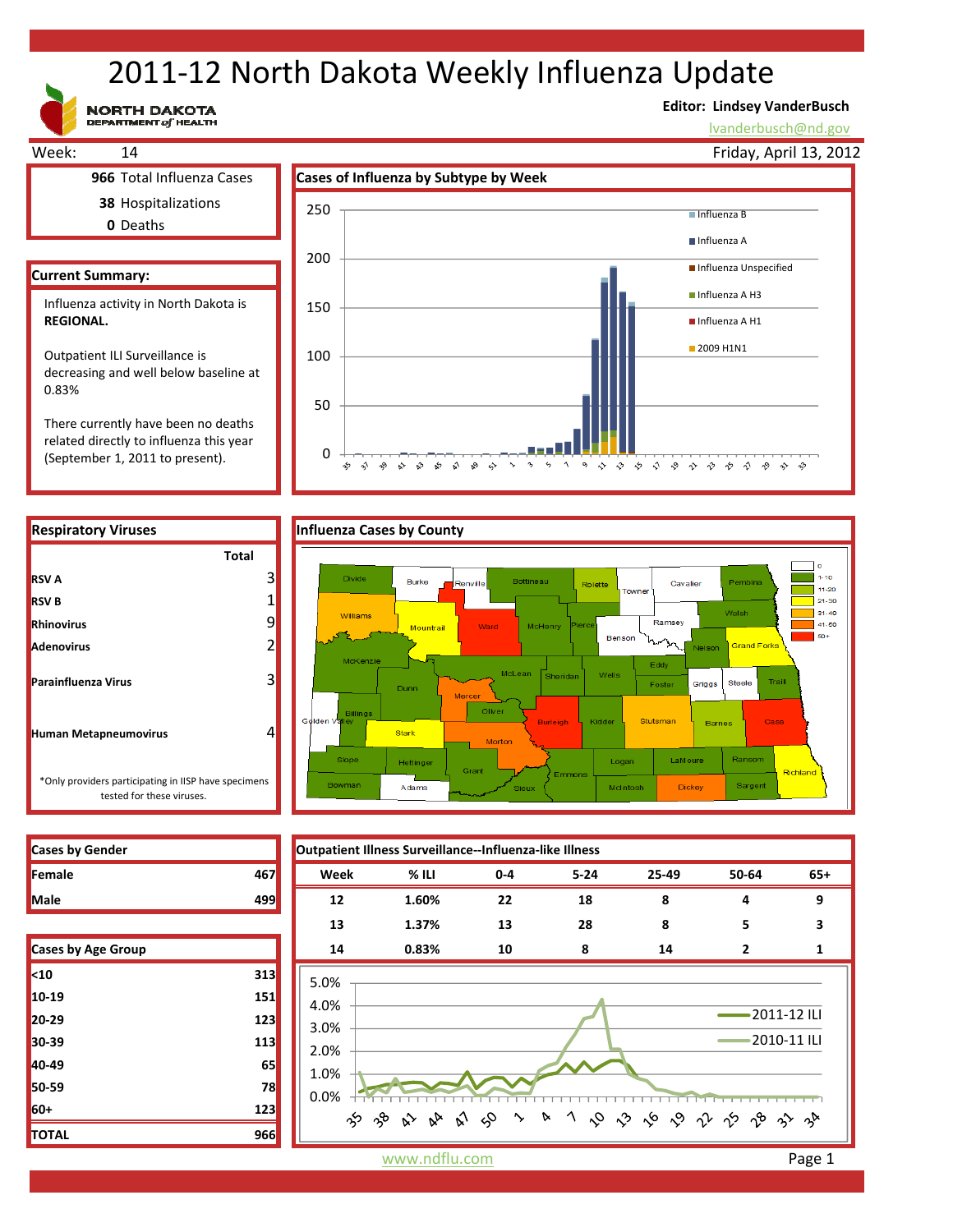# 2011‐12 North Dakota Weekly Influenza Update

NORTH DAKOTA





\*These data do not represent all laboratory results for influenza.



### Friday, April 13, 2012

### **North Dakota School Surveillance:**

**‐‐ 5 Schools Reporting**

**‐‐ Percent Absent due to illness for this week is well below what would be considered significant absenteeism.**

**‐‐ If your school would be willing to particiapte in our surveillance, please contact Lindsey VanderBusch, lvanderbusch@nd.gov.**

### **Sentinel Laboratory Surveillance**

**‐‐ 15 North Dakota Laboratories Reporting**

**‐‐ The number of percent positive on influenza tests appears to have peaked and is on the decreasing trend.**

**‐‐RSV activity has appeared to have peaked.**